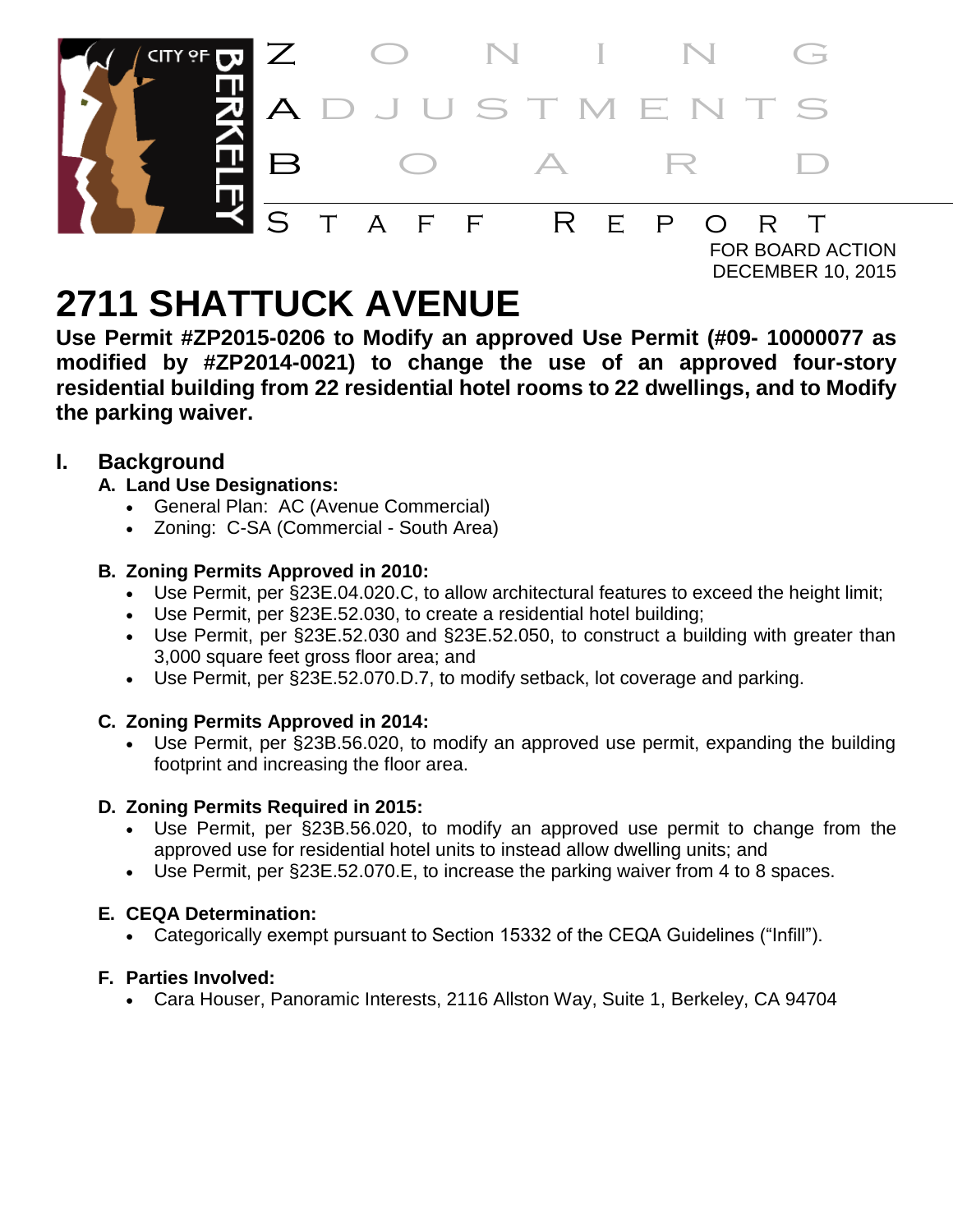

**Figure 2: Site & Ground Floor Plan**

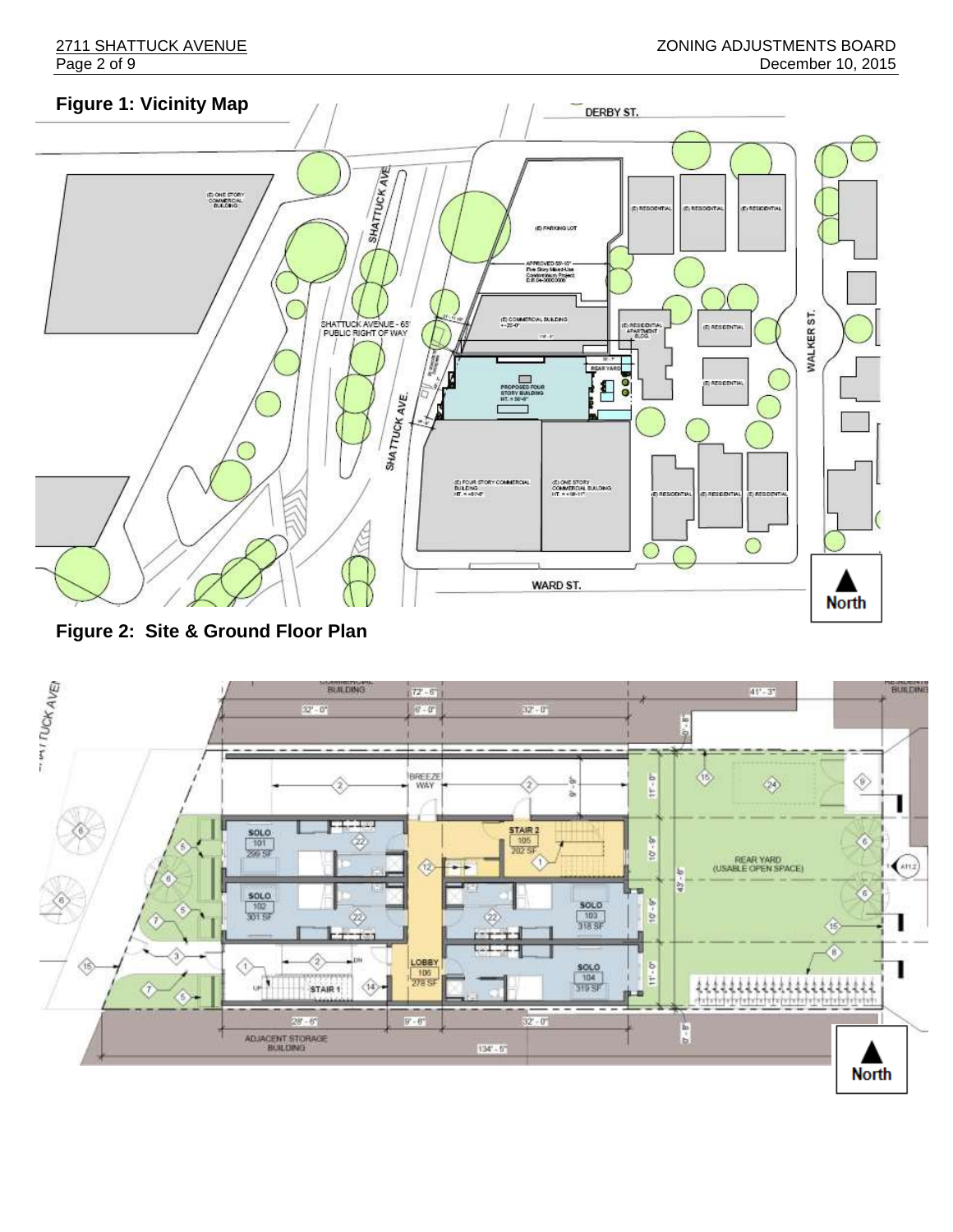# **Table 1: Land Use Information**

| Location         |       | <b>Existing Use</b>            | <b>Zoning</b><br><b>District</b> | <b>General Plan Designation</b> |  |
|------------------|-------|--------------------------------|----------------------------------|---------------------------------|--|
| Subject Property |       | Commercial: Parking Lot        | C-SA                             | Avenue Commercial               |  |
|                  | South | Commercial: UC Storage         |                                  |                                 |  |
| Surrounding      | North | Commercial: Former Auto Dealer | C-SA                             | <b>Avenue Commercial</b>        |  |
| Properties       | West  | Commercial: Auto Dealer        |                                  |                                 |  |
|                  | East  | Multi-Family Residential       | $R-2$                            | Low-Medium Density Residential  |  |

### **Table 2: Special Characteristics**

| <b>Characteristic</b>               | <b>Explanation</b>                                                                                                                                                                                                                                                                                                                              |  |  |
|-------------------------------------|-------------------------------------------------------------------------------------------------------------------------------------------------------------------------------------------------------------------------------------------------------------------------------------------------------------------------------------------------|--|--|
| Alcohol Use                         | Not a characteristic of this project.                                                                                                                                                                                                                                                                                                           |  |  |
| <b>Bike Planning</b>                | The City's Bike Plan designated Milvia Street (1 block to the west of the project site) and Russell<br>Street (3 blocks to the south of the site) as Bike Priority Streets; Adeline Street has a dedicated<br>bike lane.                                                                                                                        |  |  |
| <b>City Carshare</b>                | The existing onsite Carshare pod will be retained with this proposal.                                                                                                                                                                                                                                                                           |  |  |
| Creek Buffer                        | The City's Creek Ordinance applies to a portion of Derby Creek located in a culvert<br>approximately 700' west of the site.                                                                                                                                                                                                                     |  |  |
| <b>CGS Hazards</b>                  | None apply to this site.                                                                                                                                                                                                                                                                                                                        |  |  |
| <b>Density Bonus</b>                | Not a characteristic of this project.                                                                                                                                                                                                                                                                                                           |  |  |
| Environmental<br>Management<br>Area | To address potential issues relating to the quality of the soil, the standard conditions of approval<br>for infill development will apply to this project.                                                                                                                                                                                      |  |  |
| Flood Zone                          | Site is not located in an area of special flood hazard (>100Yr reoccurrence).                                                                                                                                                                                                                                                                   |  |  |
| <b>Historic</b><br><b>Resources</b> | There are no designated historic resources within a 300' radius of this site.                                                                                                                                                                                                                                                                   |  |  |
| Noise Levels                        | The site is located within an area that has existing noise levels which require special design<br>considerations for residential uses to comply with the noise levels established by the City's<br>General Plan. To address issues relating to noise, the standard conditions of approval for infill<br>development will apply to this project. |  |  |
| Oak Trees                           | Not a characteristic of this site.                                                                                                                                                                                                                                                                                                              |  |  |
| <b>RPP</b>                          | The surrounding residential blocks participate in the City's Residential Preferred Parking<br>program.                                                                                                                                                                                                                                          |  |  |
| Transit                             | AC Transit Transbay Lines F & 800 and local Line 18 serve the project area. The Ashby BART<br>station is within $\frac{1}{2}$ mile of the site.                                                                                                                                                                                                 |  |  |

# **Table 3: Project Chronology**

| <b>Date</b>        | <b>Action</b>                                                                                                                                                                                                             |  |  |
|--------------------|---------------------------------------------------------------------------------------------------------------------------------------------------------------------------------------------------------------------------|--|--|
| February 25, 2010  | ZAB approved Use Permit #09-10000077 (8-0-1-0), to construct a residential building with<br>22 residential hotel rooms within a 8,821 square foot, four-story, residential building with no<br>off-street parking spaces. |  |  |
| September 9, 2014  | Application to modify Use Permit #09-10000077 submitted.                                                                                                                                                                  |  |  |
| October 16, 2014   | Design Review Committee: Preliminary Design Review.                                                                                                                                                                       |  |  |
| November 20, 2014  | Design Review Committee: Favorable Recommendation to the ZAB.                                                                                                                                                             |  |  |
| December 11, 2014  | ZAB approved Use Permit Modification #ZP2014-0021 (9-0-0-0), to expand the building<br>footprint by 8-feet and to increase the floor area by 1,278 square feet.                                                           |  |  |
| September 29, 2015 | Application to modify Use Permit #09-10000077 submitted.                                                                                                                                                                  |  |  |
| November 12, 2015  | ZAB review, continued.                                                                                                                                                                                                    |  |  |
| November 24, 2015  | Public hearing notices mailed.                                                                                                                                                                                            |  |  |
| December 10, 2015  | ZAB hearing on this application.                                                                                                                                                                                          |  |  |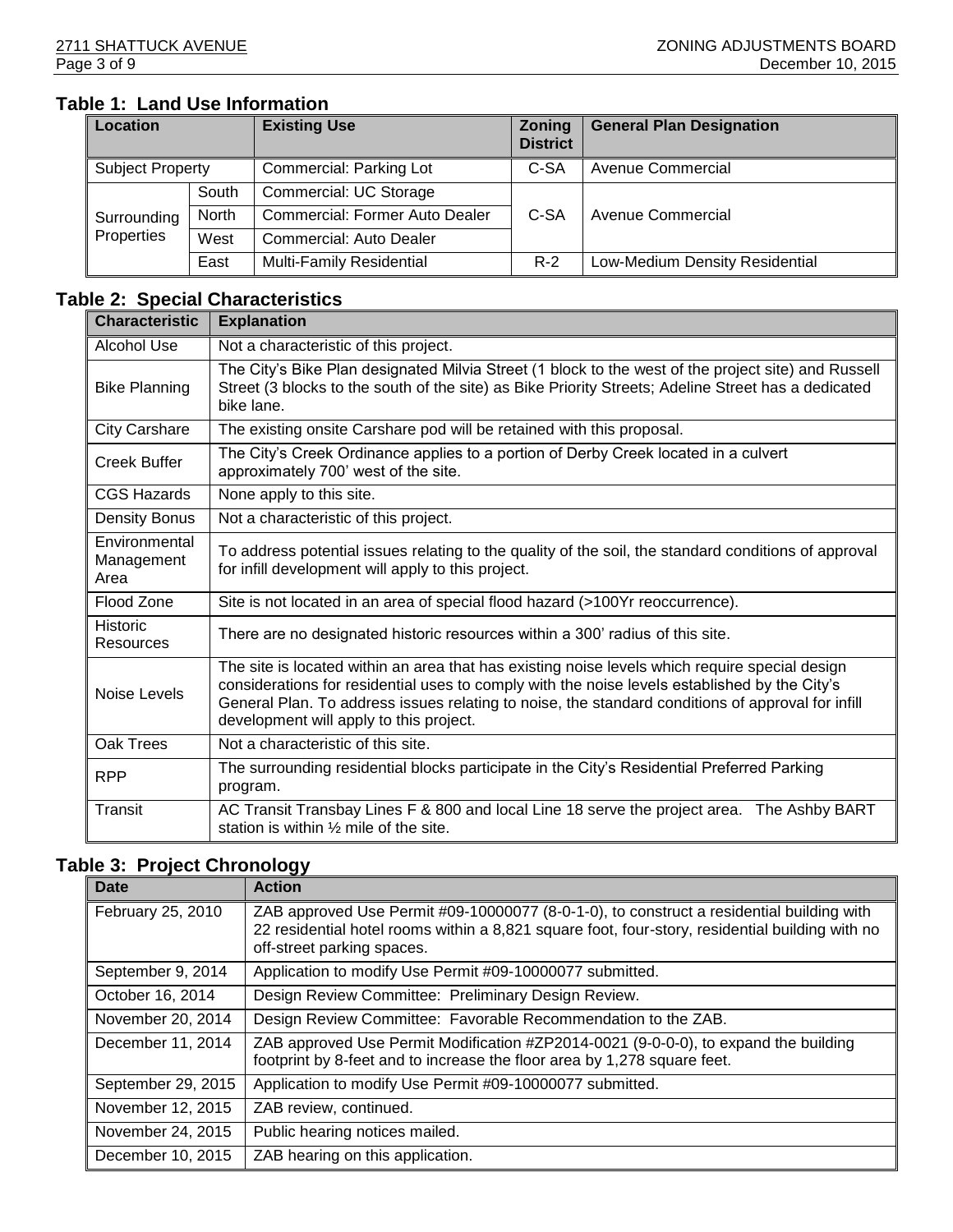| <b>Standard</b><br><b>BMC Sections 23E.52.070-080</b><br>& 23D.40.070-080 |                 | <b>Approved Project</b><br>(Including 2014<br><b>Modifications)</b> | <b>Proposed Project</b><br>(2015) | Permitted/<br><b>Required</b>                       |
|---------------------------------------------------------------------------|-----------------|---------------------------------------------------------------------|-----------------------------------|-----------------------------------------------------|
| Lot Area (sq. ft.)                                                        |                 | 5,674                                                               | 5,674                             | N/A                                                 |
| Gross Floor Area - Main Building (sq.<br>ft.)                             |                 | 10,332<br>234                                                       | 10,332<br>234                     | 22,696                                              |
| <b>Accessory Structures</b>                                               |                 |                                                                     |                                   |                                                     |
| Floor Area Ratio                                                          |                 | 1.82                                                                | 1.82                              | 4                                                   |
| <b>Dwellings</b>                                                          |                 | $\Omega$                                                            | 22                                | N/A                                                 |
| <b>Building Height</b>                                                    | Average         | 50'                                                                 | 46' 5"                            | 50'                                                 |
|                                                                           | <b>Stories</b>  | 4                                                                   | 4                                 | 4                                                   |
|                                                                           | Front           | $2'8" - 20'8"$                                                      | $2'11" - 20'8"$                   | 15'                                                 |
| <b>Building</b><br><b>Setbacks</b>                                        | Rear            | 41'3"                                                               | 41'3"                             | $15' - 17'$                                         |
|                                                                           | Side            | 8"                                                                  | 8"                                | $4' - 8'$                                           |
| Lot Coverage (%)                                                          |                 | 54%                                                                 | 54%                               | 35%                                                 |
| Usable Open Space (sq. ft.)                                               |                 | 1,980                                                               | 1,980                             | 880                                                 |
|                                                                           |                 | (90 sq. ft. per resident)                                           |                                   | (40 sq. ft. per dwelling)                           |
|                                                                           |                 |                                                                     |                                   | 9 <sup>1</sup>                                      |
| Parking                                                                   | Automobile      | (5 required: 1 per every five<br>residents, plus one for manager)   |                                   | (1 space per 1,000 SF of<br>Residential Floor Area) |
|                                                                           | <b>Bicycles</b> | 22                                                                  | 22                                | 0                                                   |

#### **Table 4: Development Standards**

# **II. Project Setting**

- **A. Neighborhood/Area Description:** This project is located on the east side of Shattuck Avenue between Derby Street and Ward Street. The development pattern of the area surrounding the project site is mixed, urbanized, and consists of a wide range of commercial and residential uses. With the exception of the 60' tall UC Storage building abutting the site to the south (at the corner of Ward Street and Shattuck Avenue), the typical building pattern along this portion of Shattuck Avenue and in the immediate vicinity is 1 and 2-story buildings with varied lot coverage. To the north and northwest of the site, the City has approved 5-story buildings at 2701 Shattuck Avenue (abutting this site) and at 2598/2600 Shattuck Avenue, which is currently under construction. The parcel with the R-2 District abutting the site to the east includes a complex of 2- and 3-story stucco buildings with 8 residential units, while the majority of the remaining buildings to the east are 2-story, single-family dwellings.
- **B. Background:** In February 2010, the Zoning Adjustments Board approved Use Permit #09- 10000077 to allow the construction of a residential building with 22 residential hotel rooms within a 8,821 square foot, 4-story, residential building with no off-street parking spaces. The approved building included a setback from the public right-of-way to allow for 960-square feet of open space adjacent to the sidewalk; and a setback from the property line to the east to create a landscaped courtyard at the rear of the site. This project also included an on-site resident manager. The approved project limited the rents at a level affordable to moderateincome individuals. The approved building also included secure parking for 22 bicycles within a detached structure in the rear yard.

l <sup>1</sup> Per Section 23E.52.080.C of the Zoning Ordinance, 'The first 1,000 square feet of new gross floor area may be exempted from providing Off-street Parking Spaces.'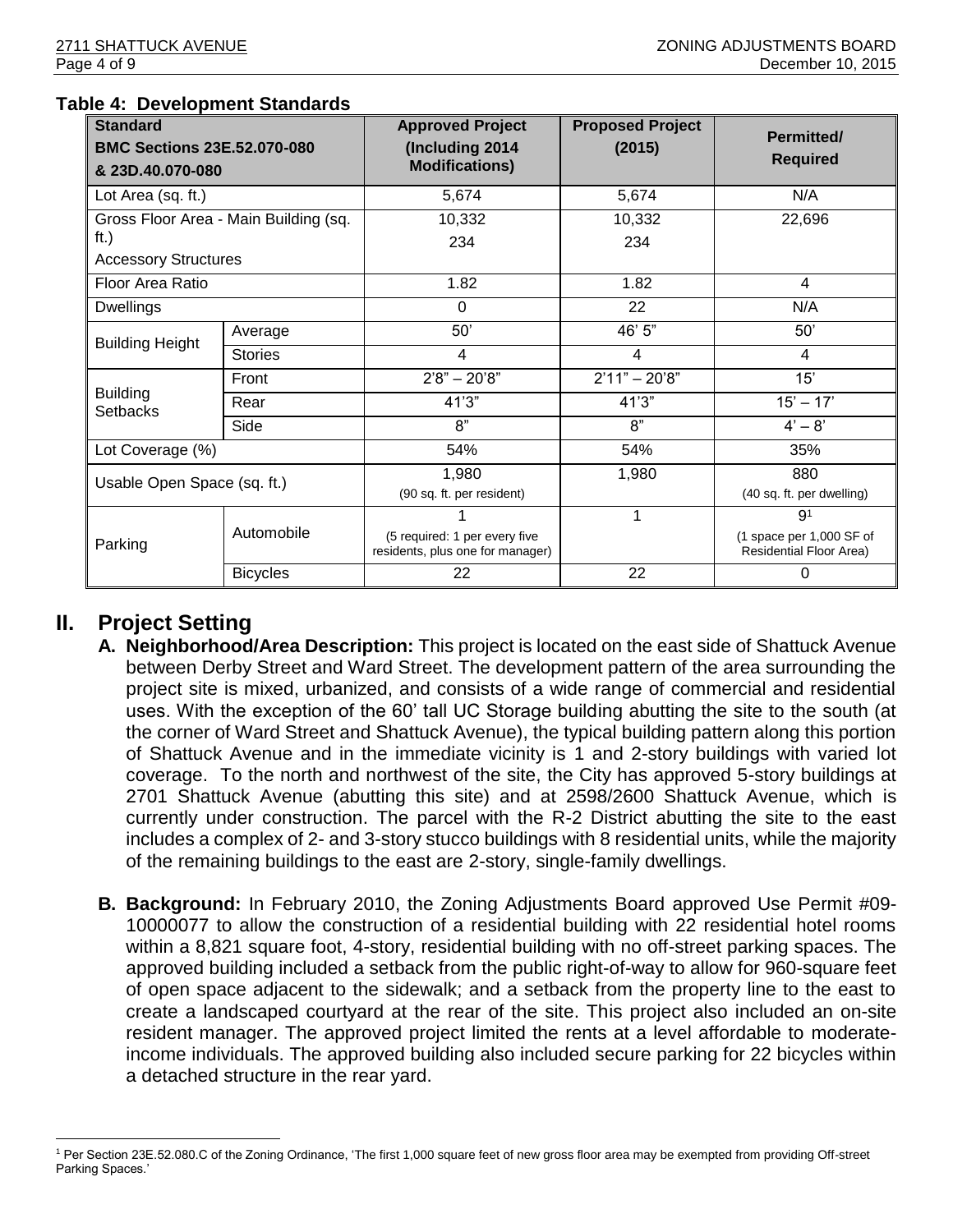In December 2014, the Zoning Adjustments Board approved a modification to the project (ZP2014-0021) to increase the overall length of the building by 8 feet (adding 1,278 sq. ft. of floor area), to revise the floor plans to creating larger and more usable kitchens and opening up the living and sleeping areas. Other changes included increased window heights, revised landscaping, and the addition of 1 car-share parking space in the rear yard. The number of residential hotel rooms did not change.

The ZAB reviewed this request on November 12, 2015, and then asked that the applicant to return with documentation of their stated challenges related to the financing of the previously approved residential hotel development as well as projected rents for the currently proposed residential use. In response, the applicant has provided the documents contained in Attachment 2 of this report; please review. Also, the ZAB asked that staff provide a new analysis of the project in regards to the request to reduce the parking requirement to 1 space, to exceed the lot coverage limit of 35%, and to reduce the side and front yard setbacks. This analysis follows in Section IV of this report.

# **III. Use Permit Modification**

With this Use Permit Modification, the applicant is requesting that the Zoning Adjustments Board approve a change in the type of use from a residential hotel use to conventional dwelling units (i.e. studio apartments) with 2 Below-Market-Rate units. No modifications to the design approved with ZP2014-0021 are requested. The Use Permit waiving 4 off-street parking spaces would be modified to waive a total of 8 parking spaces.

# **IV. Issues and Analysis**

- **A. Change of Use:** In the C-SA Commercial District, both Residential Hotels and Dwelling Units are permitted subject to Use Permits with Public Hearings, per 23E.52.030 of the Zoning Ordinance. The floor and site plans and the building envelope were approved by the Design Review Commission and the Zoning Adjustments Board in 2014, and findings were made in support of the project with respect to the additional lot coverage, reduced side yard and front yard setback, and reduced parking. No change is needed to the floor or site plans to accommodate a change from residential hotel to dwelling units. To allow the change from a residential hotel to dwellings, minor revisions are required to three of the previous Findings (Findings 4, 5 and 6) in order to approve the project for dwellings under Berkeley Municipal Code (BMC) Section 23E.52.070.E. These revised findings are in Attachment 1.
- **B. Affordable Housing:** The approved project was not subject to rent restrictions imposed by City Ordinance. Instead, the project was approved based on the applicant's representation that the residential hotel rooms would be rented to Moderate Income Households. The proposed change from residential hotel rooms to dwelling units triggers the City's Affordable Housing Mitigation Fee, BMC Section 22.20.065, which requires a payment of an in-lieu fee to the City or the provision of units affordable to Very Low Income Households. As allowed under subsection C, the applicant has elected to provide 10% of the market rate units, or 2 dwellings units, as affordable to Very Low-Income Households for the life of the project. Table 5 that follows provides a summary of the rents for residential hotel rooms and studio apartments.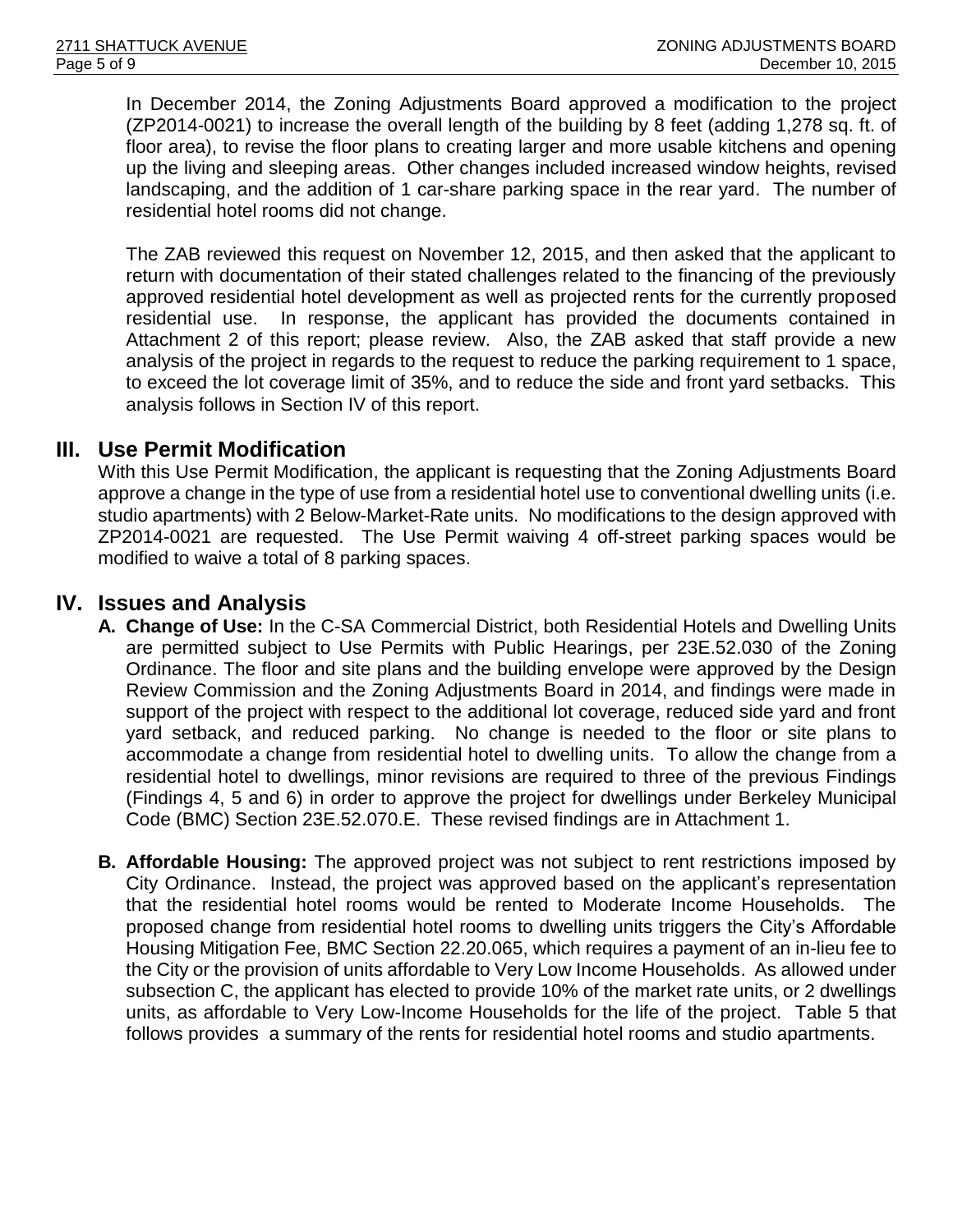| <b>Rent Level</b> | <b>Residential Hotel Room</b><br>( <sub>400</sub> SF) | <b>Studio Apartment</b><br>( <sub>400</sub> SF) | <b>Studio Apartment</b><br>$( > 400 \text{ SF})$ |
|-------------------|-------------------------------------------------------|-------------------------------------------------|--------------------------------------------------|
| 50% of AMI        | \$814 Max                                             | \$814 Max                                       | \$843-872                                        |
| $120\%$ of AMI    | \$1,953 Max                                           | \$1,953 Max                                     | \$2,023-2,093                                    |
| Market Rents      | Unavailable                                           | $$1,895^2$                                      | $$1,763-2,300^3$                                 |

#### **Table 5: Rent Comparisons Residential Hotel Rooms and Studio Apartments 2015**

The applicant expects the initial rent for the dwellings in this project will be \$1,895 per month. If offered today, this rent would be affordable to Moderate Income Households.

**C. Parking:** The approved plan and the proposed plan would both provide 1 off street parking space. Changing the use from residential hotel to dwellings changes the parking requirement from 5 spaces to 9 spaces. The Applicant has requested a parking waiver for 8 spaces (which represents an increase from the approved waiver of 4 spaces). In November, the ZAB asked that staff provide an analysis of parking options for this site; this analysis follows.

Providing parking on this site is constrained by the limited north-south dimension of the lot, at 43'-6", the minimum parking space size of 8' to 9' wide by 18' deep, the minimum aisle width of 24', and either the thickness of supporting walls, if the parking is within the building, or, required landscape planters, if not.

 **Parking within the building.** If the parking were provided within the building and the ground floor was entirely used for parking, using the proposed site plan, roughly 7 regular and 1 ADA parking spaces would *fit*<sup>4</sup> beneath the 70'-long building, but doing so would require revisions to the floor and site plans to accommodate access from grade to the upper floors and Code-required Second Means of Egress (which may not be feasible). This configuration would retain most of at-grade usable open space and at-grade bike parking, and would allow parking for 8 spaces within the building, as shown in Figure 3, below.



<sup>2</sup> Per the Applicant (see attachment 2)

<sup>3</sup> Per rent data collected by the City, December 2015

<sup>4</sup> To fit, the wall thickness would need to be kept to 9" or less to allow the minimum stall depth of 18' and minimum aisle width of 24'.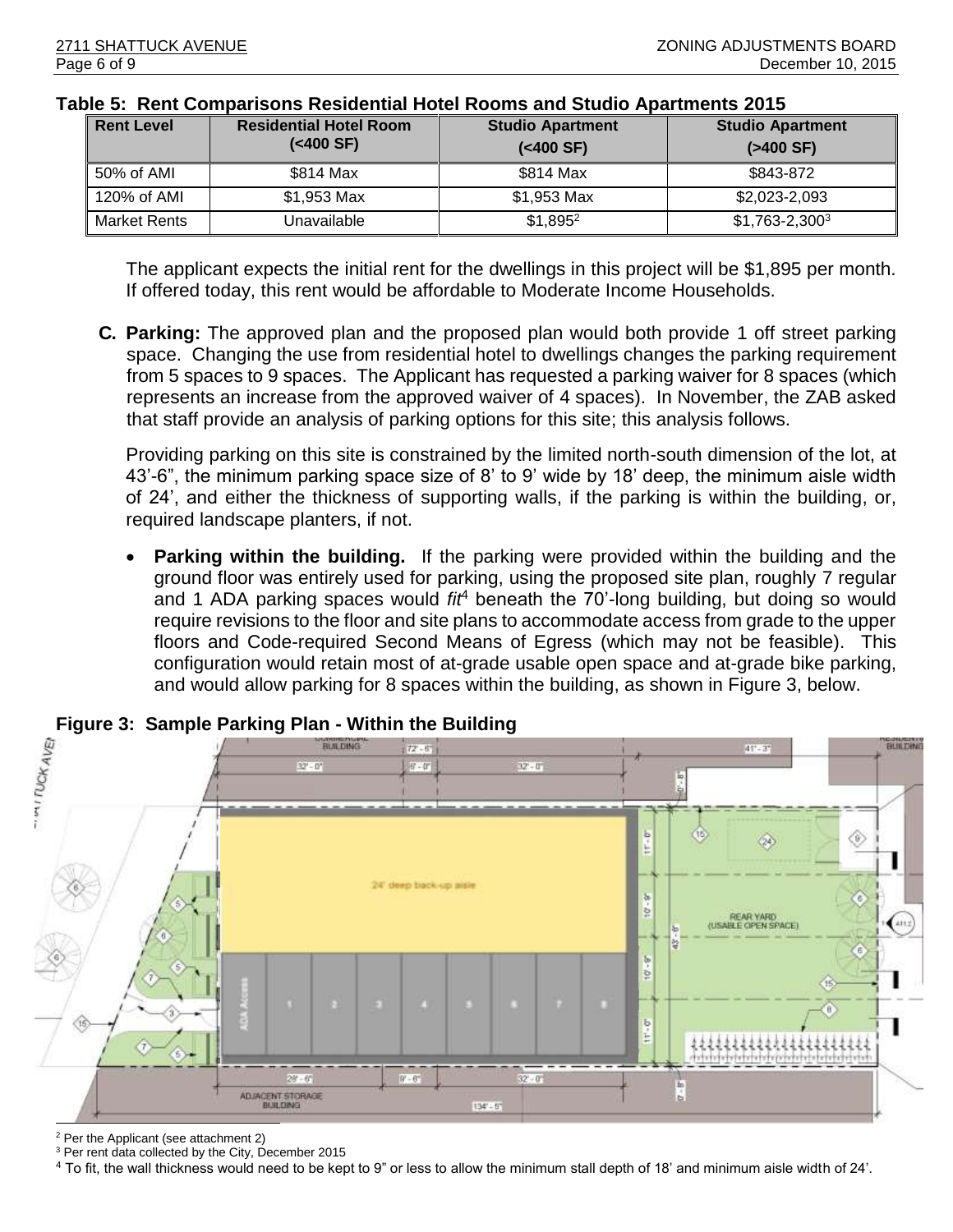To avoid the need for a parking waiver, a project configured in this manner would reduce the number of potential units to 18 dwellings (covering 3 floors). An alternative to providing fewer units would be the use of parking lifts to stack additional cars within the proposed building footprint. The use of lifts would either require additional excavation or an increase in the height of the proposed building. The City has not studied the costs or feasibility of a project alternative with lifts.

 **Parking within the Rear Yard.** If the parking where provided in the rear yard behind the building and the site plan was otherwise unchanged, roughly 3 regular and 1 ADA parking spaces would *fit* behind the 70'-long building. This configuration, as shown in Figure 4, would not retain at-grade usable open space or allow at-grade bike parking.



**Figure 4: Sample Parking Plan – Parking within the Rear Yard**

To avoid the need for a parking waiver, a project configured in this manner would reduce the number of potential units to 12 dwellings. However, for parking in the rear yard to fit, the landscape planters required by BMC Section 23E.28.080.E would not be possible along the north and south property lines (the lot would need to be 2'-6" larger north-south), rendering this project alternative infeasible.

 **Parking for 1 Space with Parking Waiver.** According to the applicant, providing the usable open space at grade as proposed is preferred over using this area for parking because the landscaped courtyard provides a better buffer between this site and the adjacent residential uses to the east, is a lower-cost option compared to roof-top usable open space, and affords the proposed project two additional points to help the project attain a LEED Platinum rating by not providing parking. Also, the project has no elevator, so relocating the open space to the roof would require a redesign to accommodate an elevator to provide ADA access. Also, ground level landscaping aids not only in providing an attractive recreation space for residents, but also in managing stormwater runoff.

BMC Section 23E.52.070.E of the Zoning Ordinance allows the ZAB to grant a Use Permit to reduce parking subject to a finding that the waiver is necessary to promote any of the findings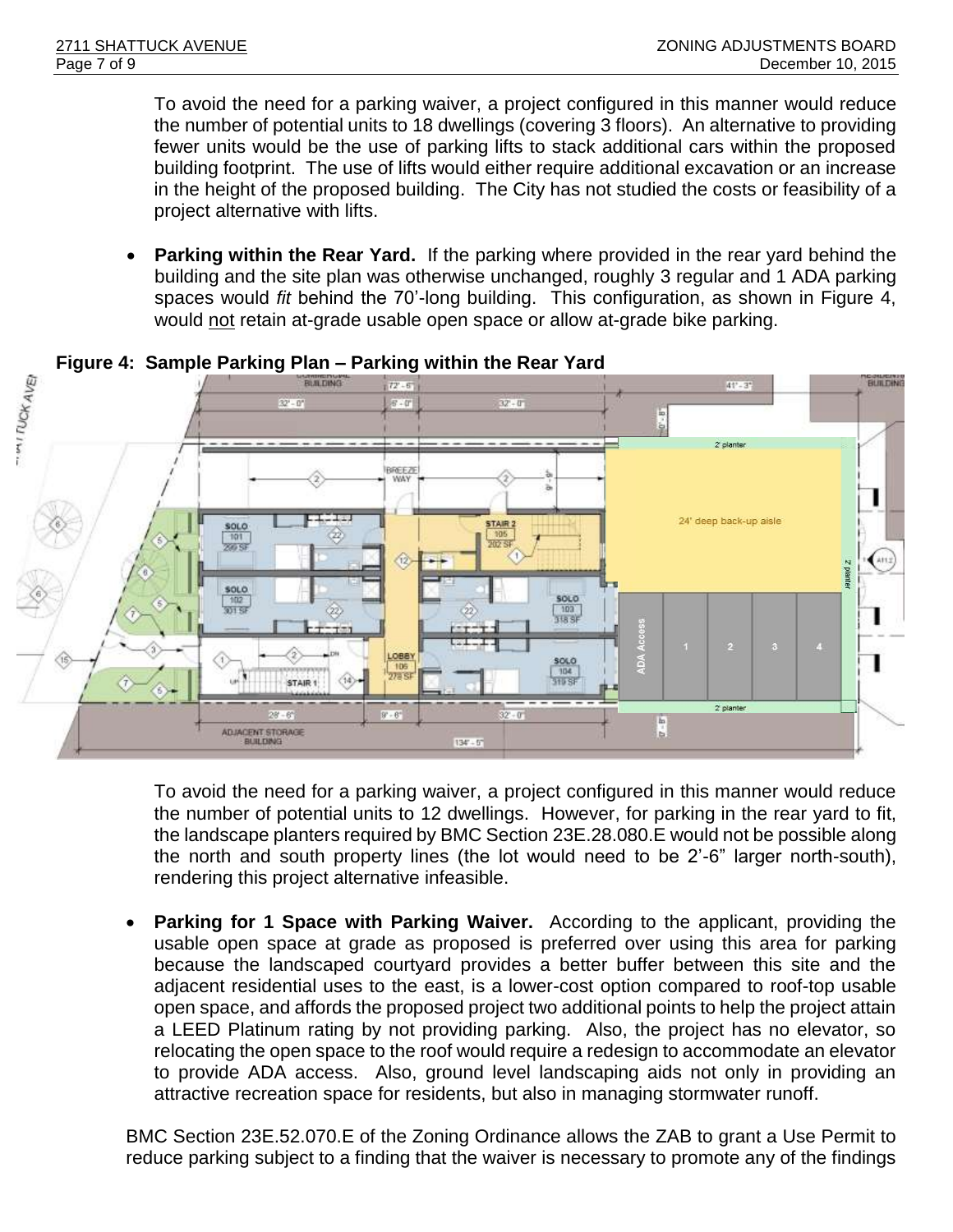set forth in Section 23E.52.090.C. Staff believes that a project of this type with reduced parking supports the required findings because: 1) it would encourage use of public transit by discouraging ownership of private automobiles; and 2) by waiving the parking spaces, more dwellings are possible which will help the City attain its fair share housing goals. To help lessen off-site automobile parking impacts, the project would include at least 22 spaces to securely store bicycles and will provide 1 Carshare parking space.

The City's Transportation Element of the General Plan promotes parking reductions/waivers for residential development that is served by transit (Policy T-16). This project is adjacent to three AC Transit Lines, and is within ½ mile of the Ashby BART station, and is thus well served by 3. In accordance with Policy T-31 of the City's Transportation Element of the General Plan, occupants of this project may not apply for residential parking permits.

- **D. Development Standards for Lot Coverage and Setback:** While the building envelope was approved by the City in 2014, and no change is needed for the conversion from a residential hotel to dwelling units, in response to direction from the ZAB, this report provides a new analysis of the building in relation to lot coverage and setback, as follows.
	- **Lot Coverage**. All projects in the C-SA District are held to a residential development standard for lot coverage. As shown in Table 4, the building would cover 19% more of the lot than allowed.

Applying a residential lot coverage standard to this project would reduce the footprint from 3,084 square feet of proposed lot coverage to 1,985 square feet. Doing so would either reduce the gross floor area of each dwelling or would result in fewer dwellings (if dwelling size was held constant). Based on information supplied by the applicant, dwelling area cannot be reduced without detrimentally impacting room function. Therefore, staff believes that if the 35% lot coverage limit were applied to this project, a smaller project could provide a total of 16 dwellings, or 6 fewer dwellings than are proposed. This project alternative would also reduce this project's affordable housing contribution to City.

BMC Section 23E.52.070.E allows the ZAB to grant a Use Permit to modify the lot coverage limit, subject to a finding that the waiver is necessary to promote any of the findings set forth in Section 23E.52.090.C. The additional lot coverage allows for a project with a greater number of dwelling units, and, therefore, Staff believes that the ZAB should grant this Use Permit because doing so helps the City attain its fair share housing goal, and because doing so would also further Policy H-19 of the City's Housing Element. Also, greater floor area would increase the City's property tax base and the extra dwellings add customers to support Berkeley's local business and transit.

Further, Staff believes that the application of the residential lot coverage standard to control bulk is not necessary, as the significant rear yard setback in this project would protect the closest residential development to the east. Strict adherence to the residential lot coverage standard would result in development that underutilize the available land in the District in conflict with several General Plan and District purposes and, therefore, the City's practice has been to adjust this standard on a case-by-case basis. In this case, the greater residential density possible with a larger footprint will ensure that this parcel is not underutilized.